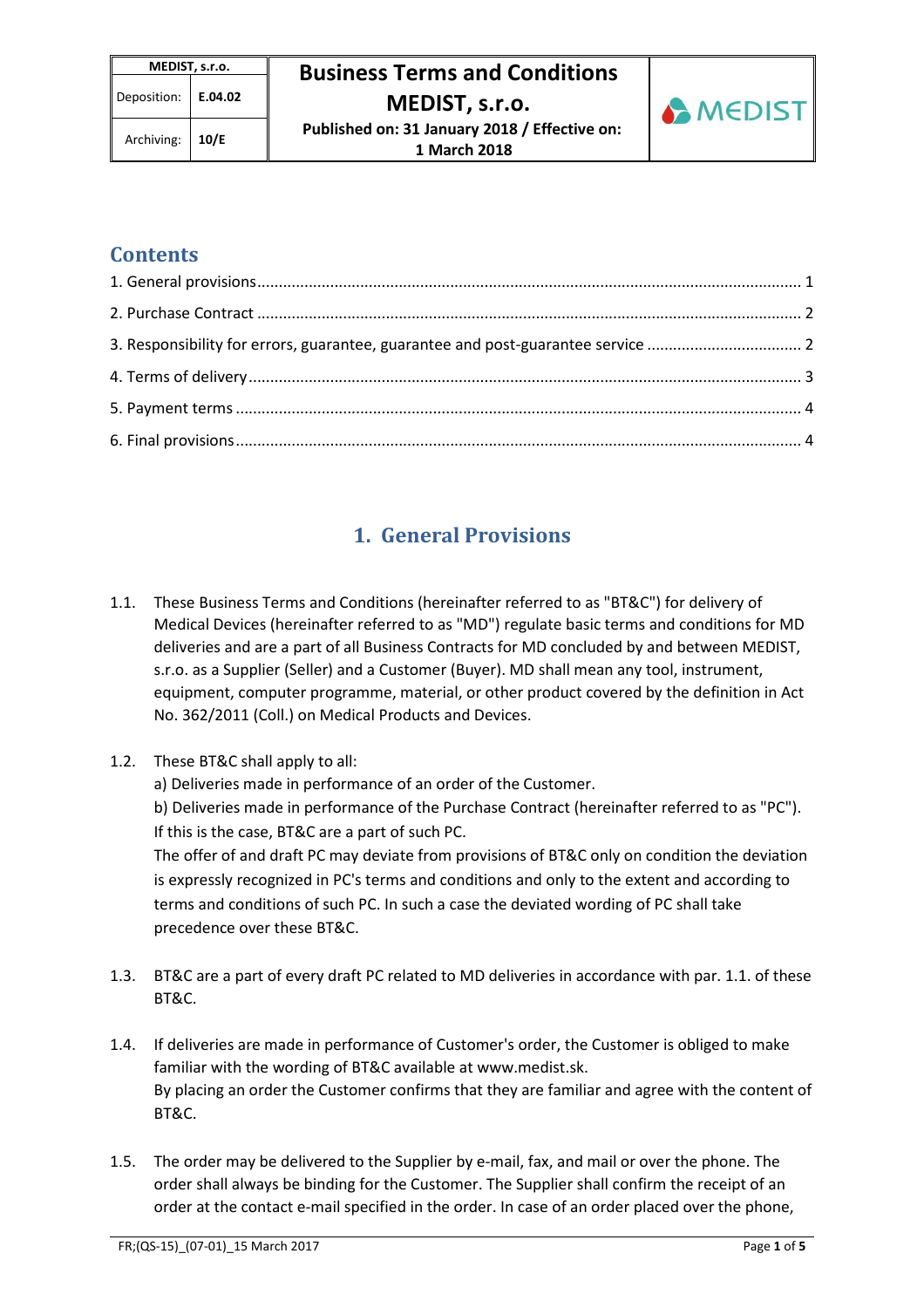

the quotation (order confirmation) shall contain the name of Customer and their contact phone number.

 **1 March 2018** 

- 1.6. In the order, the Customer shall specify basic data such as: identification of the Customer including the company (name), address and Company ID, Tax ID, VAT ID, and possibly information on registration in the Commercial Register or any other register, business name of the goods, catalogue numbers of goods, quantity, place and required date of goods delivery, date of order, contact e-mail and telephone number.
- 1.7. Customer's order is valid only if it is issued by the person authorized to order on behalf of the Customer. Placing an order shall mean the confirmation by the Customer that they are familiar with BT&C and agree with their consent.

## **2. Purchase Contract**

The wording of PC shall comply with valid legal regulations and these BT&C and it shall always expressly state that BT&C are a part of the PC as an annex to PC.

PC shall be signed by the statutory body. If PC is signed by other person, PC shall include the power of attorney (authorization) signed by the statutory body or relevant documents proving statutory authorization of the person to sign on behalf of the party to the PC for MD delivery. When signing PC, the name, surname, and position of the signatory shall be specified.

The PC heading shall contain the Contract No.

PC shall be provided in no less than two counterparts having the validity of original.

### **3. Responsibility for Defects, Guarantee, Guarantee and Post-Guarantee Service**

Responsibility of the supplier for MD defects shall be governed by the relevant provision of Act No. 513/1991 Coll. "Commercial Code" as amended. Visible MD faults which can be detected by the Customer during MD inspection, where available, shall be notified to the Supplier no later than 7 days following the date of delivery to the Customer and eligibility of the defect shall be supported by the complaint report, otherwise the defect shall not be accepted by the Supplier. Hidden defects may be notified as soon as detected and no less than 24 months following the date of sale or no less than 27 months following the performance of the delivery. Defects covered by the guarantee may be claimed no later than by the end of the guarantee period.

The Supplier guarantees the quality of MD delivery for the period of 24 months following the date of sale and no longer than 27 months following the performance of the delivery, unless other guarantee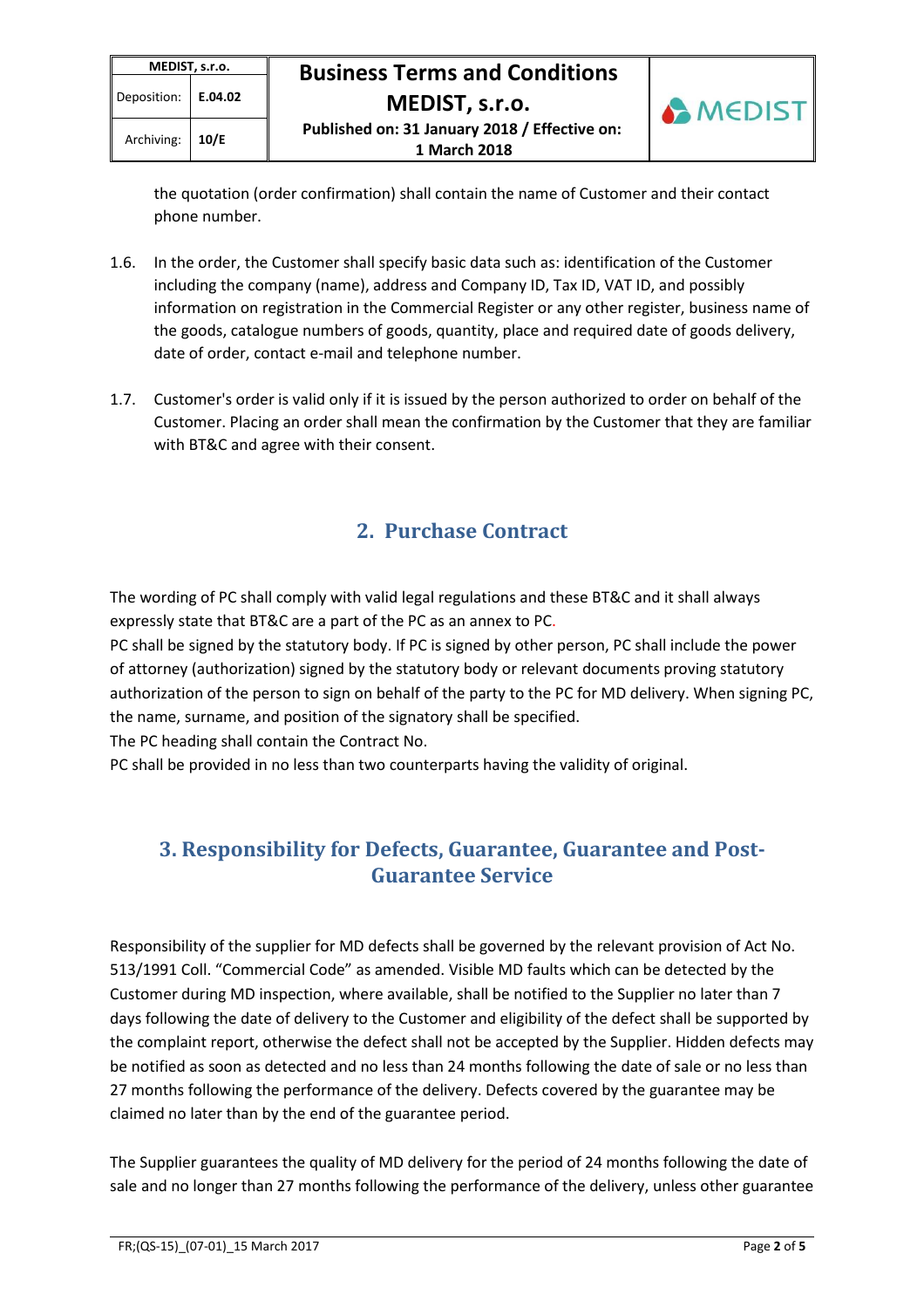**MEDIST, s.r.o.** Deposition: **E.04.02** 

# **MEDIST, s.r.o. Business Terms and Conditions**

Archiving: **10/E Published on: 31 January 2018 / Effective on: 1 March 2018** 



period is specified in PC or the quotation. Validity of the quality guarantee shall be subject to compliance with relevant rules of the relevant MD use and regular maintenance in accordance with instructions specified by the manufacturer in the manual for the given type of MD. No guarantee for MD may be exercised when the original MEDIST service seal preventing unauthorized intervention in MD is broken. The price for regular MD maintenance is not included in the purchase price (unless specified otherwise in PC).

The guarantee shall not apply to defects of MD or a part thereof originated as a result of Buyer's activity, especially due to a failure to comply with instructions of the Seller or rules of the manufacturer related to the use or storage, damage of the original MEDIST service seal, missing data plate, failure to comply with operating, safety or hygienic rules (e.g. using aspirator without prescribed microbiological filter supplied by the manufacturer), violent damage of MD, as a result of fire, natural disaster or other external impacts.

The guarantee shall not apply to disposable material and supplies which are accessories of MD (hoses, filters, aspiration catheters, secretion containers, hose connectors, disposable bags...).

When exercising their complaint or repair, the Customer is obliged to hand over clean and decontaminated MD to the Supplier. If claimed or repaired MD is damaged or impaired, the Supplier shall pay to the Customer for the MD value corresponding to the level of wear and tear, i.e. the value of MD prior to the handover due to complaint or for repair.

Guarantee and post-guarantee service is provided by MEDIST, s.r.o. and authorized representatives. The Buyer shall exercise their guarantee right with the manufacturing company or authorized Service Company. If no defect covered by the free guarantee repair is detected, the costs related to the visit of a service engineer shall be borne by a natural person or legal entity exercising the claim.

The price of the post-guarantee service including spare parts is specified according to the valid service price list of MEDIST, s.r.o. If service contract is concluded by and between the Customer and MEDIST, s.r.o., the Customer shall respect terms and conditions of the post-guarantee service specified in the service contract.

## **4. Terms of Delivery**

The Supplier shall deliver MD to the places specified by the Customer in the order or PC. The Supplier shall charge distribution costs in accordance with the valid price list of MEDIST, s.r.o., excluding EXW term.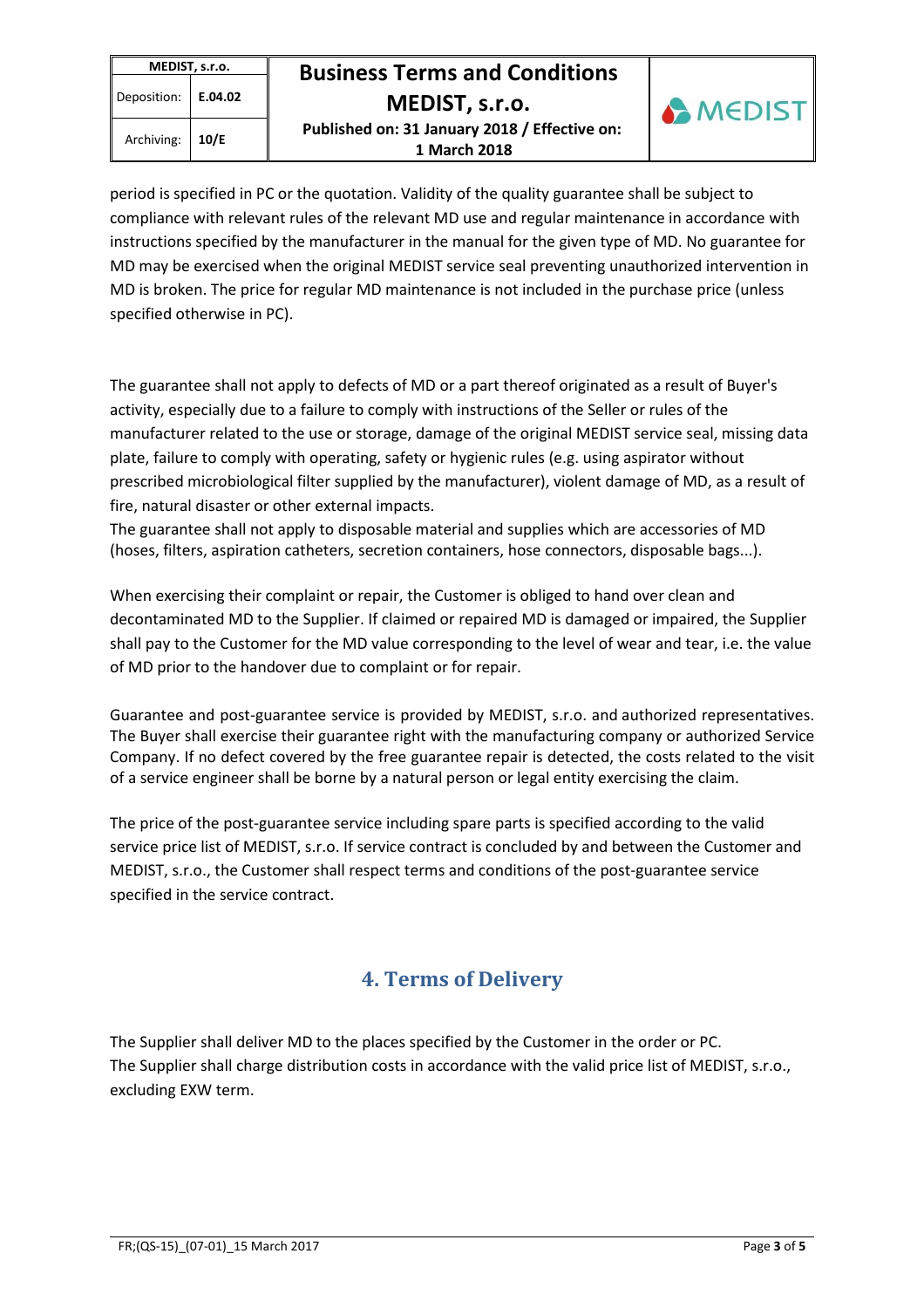Archiving: **10/E Published on: 31 January 2018 / Effective on: 1 March 2018** 



### **5. Payment Terms**

The Customer shall pay the purchase price for MD specified in the relevant invoice no later than on the maturity date.

If the payment is delayed, the Customer is obliged to pay late payment interest in the statutory amount in addition to the agreed contractual penalty.

If PC expressly specifies that the purchase price shall be paid in instalments, and the payment is delayed by the Customer, the purchase price is considered to be repaid in full only when the last instalment of the purchase price is paid.

The contractual penalty and late payment interest shall be due within 3 business days following the date when the call by the authorized Contracting Party for the payment is received together with the relevant invoice issued in accordance with valid legal regulations. The contractual penalty and late payment interest will be paid by wire transfer to the account specified in the call by the authorized Contracting Party for payment or in the relevant invoice and the duty of payment shall be met on the day the relevant amount is credited to the account.

## **6. Final Provisions**

- 6.1 In case of any dispute, the Contracting Parties are obliged to proceed in order to solve the dispute in an amicable way, if possible. If Contracting Parties fail to solve any dispute in amicable way, the dispute shall be brought before general courts of the Slovak Republic.
- 6.2 In case of a lawsuit related to responsibility of the Supplier for MD delivery to the Customer local general court of the Supplier shall be competent.
- 6.3 All documents and notices to be delivered under PC, as well as requirements or any other communications between Contracting Parties shall be in writing according to PC, and any such notice shall be valid and effective if it is delivered to other Contracting Party in person, by courier or sent by registered mail with advice of delivery to delivery addresses specified in PC (or to any other subsequent addresses notified in writing). If the recipient refuses to accept the delivered document, the date of refusal shall be deemed the date of delivery. If the document to be delivered by mail may not be delivered (addressee cannot be located, addressee unknown and the like), the 3rd (in words: third) day following the date of handover for mail delivery shall be deemed the date of delivery.
- 6.4 By concluding PC, the Customer grants their consent to process all their personal data specified in PC, and be send business correspondence via electronic means in accordance with "REGULATION OF THE EUROPEAN PARLIAMENT AND COUNCIL (EU) 2016/679". By concluding PC, the Customer confirms that they have been notified of the right to access to their personal data kept by the Supplier, other rights resulting from generally binding legal